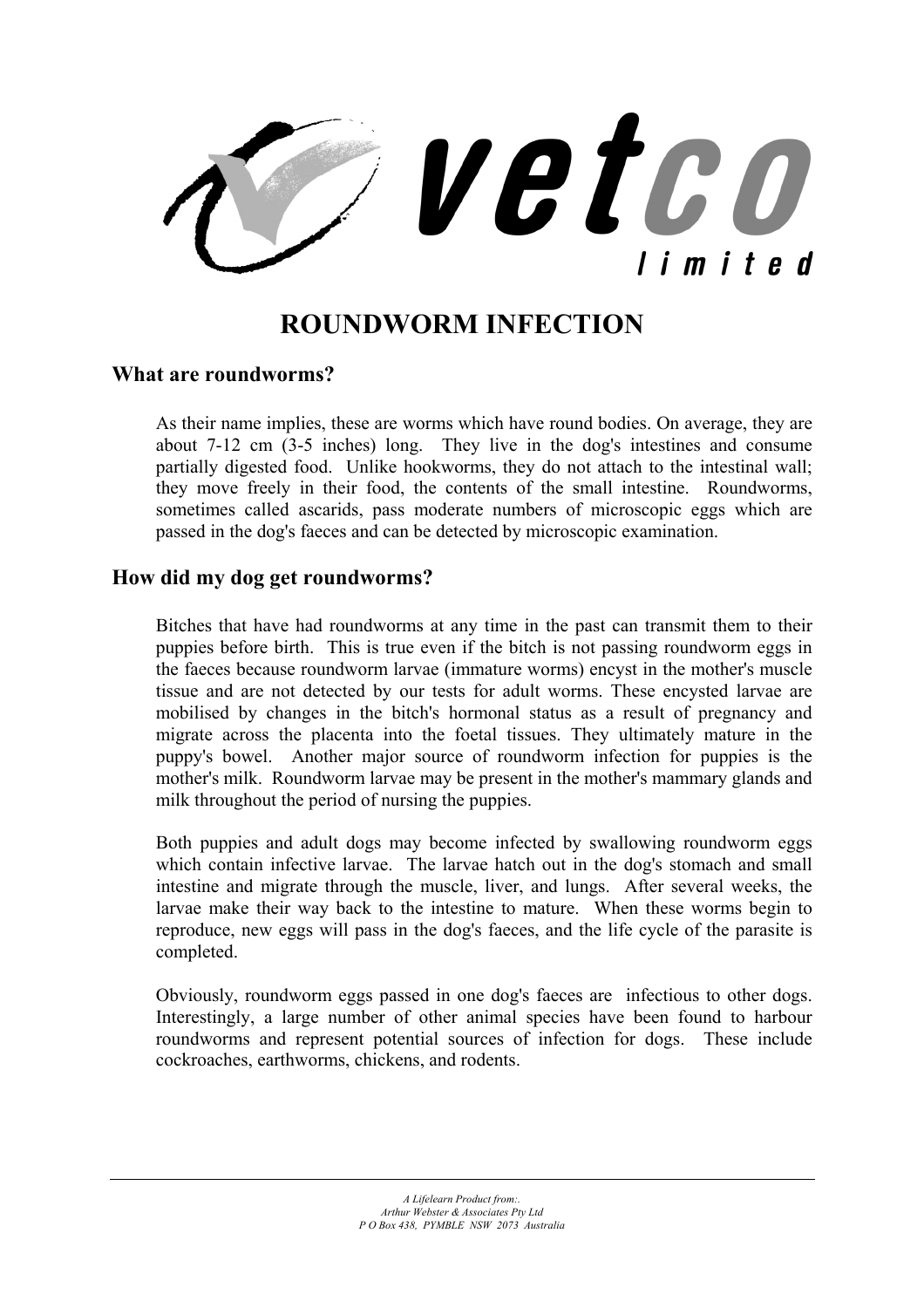## **What kinds of problems do roundworms cause for my dog?**

They are not highly pathogenic (harmful) to adult dogs, but large numbers can cause weight loss and a pot-bellied appearance to puppies and weakness in adults. Decreased appetite, vomiting or diarrhoea will be observed on occasion. Puppies will sometimes die with serious roundworm infections often due to obstruction of the bowel due to the mass of roundworms.

## **How is roundworm infection diagnosed?**

Roundworms are diagnosed by a microscopic examination of the dog's faeces. They pass only a moderate number of eggs, so examination of more than one faeces sample may be necessary to find them. Occasionally, the mature worms can be found in the dog's faeces or vomit sample.

#### **How are roundworms treated?**

Treatment is not complicated. Several very safe and effective drugs are available to kill roundworms in the intestine. Some of these drugs temporarily anaesthetise the worms so that they pass out of the dog with a normal bowel movement. The live or sometimes dead worms are found in the faeces. Because of their size, they are easily seen. At least two or three treatments are needed; they are typically performed at 2-4 week intervals. None of these treatments will kill the immature forms of the worm or the migrating larvae.

The eggs are highly resistant to most commonly used disinfectants and to even harsh environmental conditions. Therefore, removal of the dog's faeces is the most effective means of preventing reinfection. A 1% solution of household bleach can be used to remove the sticky outer coating of the eggs, making it easier to rinse them away. This does not, however, kill the eggs. Remember the obvious limitations about where bleach may be safely applied.

## **Are canine roundworms infectious to people?**

Yes. The roundworms of both dogs and cats can pose a health risk for humans. Children in particular are at risk should they become infected. A variety of organs may be affected as the larvae migrate through the body but the main danger is that the larvae migrate to the eye where they can cause blindness. In suitable environments, the eggs may remain infective to humans (and to dogs) for years.